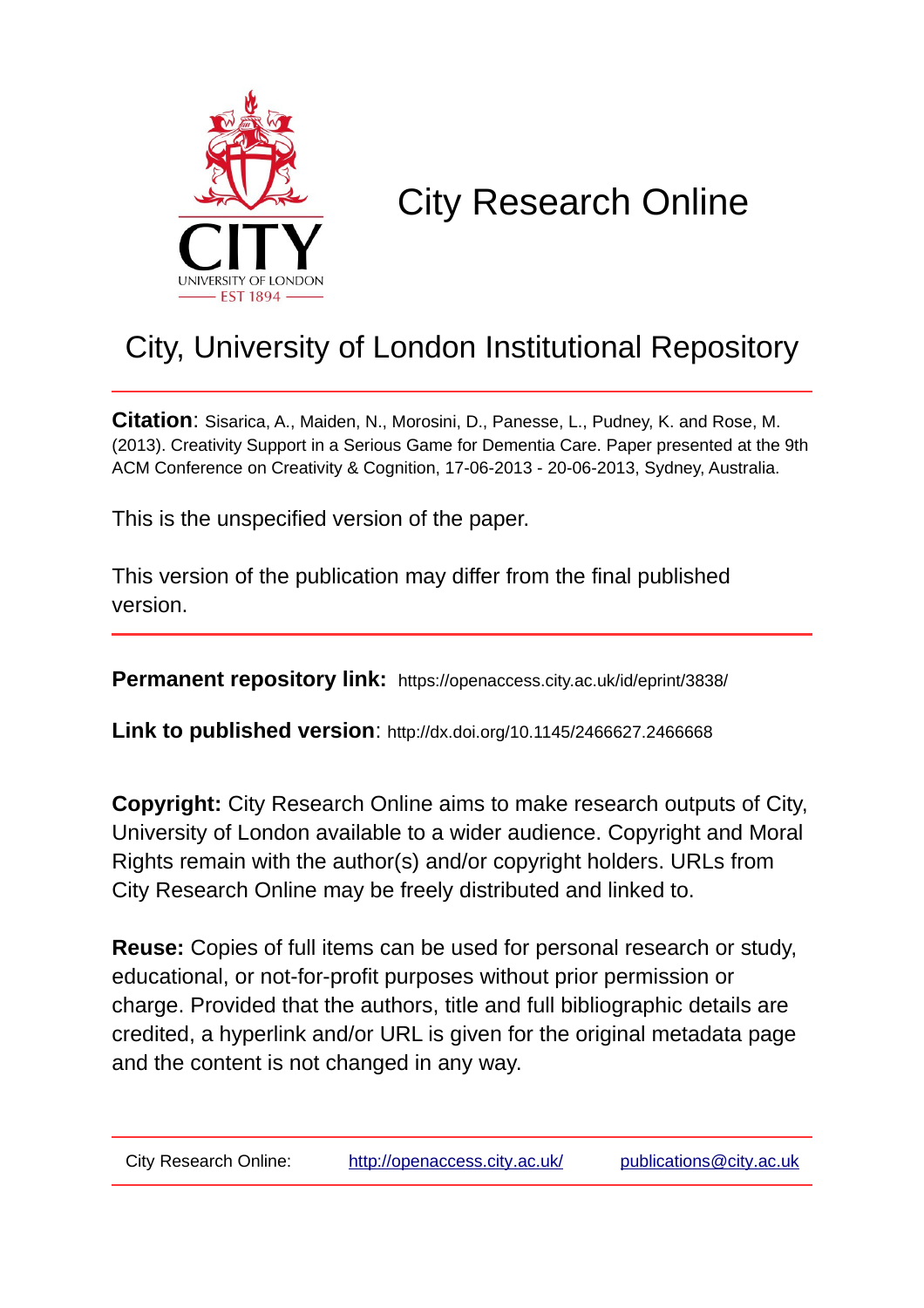### **Creativity Support in Serious Games for Dementia Care**

| <b>1st Author Name</b> | 2nd Author Name       | 3 <sup>rd</sup> Author Name |
|------------------------|-----------------------|-----------------------------|
| Affiliation            | <b>Affiliation</b>    | Affiliation                 |
| Address                | <b>Address</b>        | Address                     |
| e-mail address         | e-mail address        | e-mail address              |
| Optional phone number  | Optional phone number | Optional phone number       |

#### **ABSTRACT**

This paper advocates the use of computer-based serious games as a form of creativity support tool. Whilst the use of serious games has grown considerably in recent years, support for players to think creatively is often implicit in the game, and does not exploit the wide range of creativity techniques and software tools available. This paper makes the case for explicit creativity support in serious games, explores how implicit creativity support can be delivered in game play, and extends one reported model of serious game play with activities in which players deploy different forms of supported creative thinking. The model is then applied to inform 2 versions of a serious game developed to train carers in creativity techniques to deliver more personcentered care to people with dementia. Each version of the game was delivered as a prototype to support playtesting of the game and its effect on carer training.

#### **Author Keywords**

Creativity; serious games; dementia care; problem solving; model; reflective learning; game-based learning; design; playtesting; storytelling.

#### **ACM Classification Keywords**

H.5.m Information interfaces and presentation: Miscellaneous; K.8.0 Personal computing: Games; K.3.1 Computers and education: Collaborative learning.

#### **INTRODUCTION**

Whilst different technologies have been developed to deliver creativity support to individuals and groups, there has been relatively little use of computer-based serious games to foster and support more effective creative problem solving. Computer-based serious games employ game mechanics to deliver social change and motivated learning rather than entertainment [25, 28], and interest in such game forms has increased significantly over the last 5 years. For example, Gartner [12] predicts that by 2015, more than 50% of organizations that manage innovation processes will have gamified those processes. Examples of domains for which serious games have been effectively delivered

include defence, education, science, health care, city planning, engineering, religion, and politics. One typical such game is *FloodSim*, a flood prevention simulation game in which the player takes control of the United Kingdom's flood policies to protect its people and economy from flood damage [9].

Although many current serious games appear to have been designed to support creative exploration by users, most do not explicitly support creative problem solving using established creativity techniques [30] and software tools [37]. Most support for creative exploration is implicit in the design of the user experiences in *FloodSim* that encourage flow [1], self-organization [33] and fun [23]. An example of such a user experience is exploring the effect of different policies and spending on UK flood defences. However, different types of creativity technique could be added to this *FloodSim* game to encourage creative thinking about flood policies. For example, *assumption challenging* [30] could be used to explore whether to change population densities in different regions, and *analogical reasoning* [26] with defence tactics from the military world could seek to transfer these tactics creatively to protect areas in need of flood defence. We believe that this current gap creates a research opportunity – to integrate explicit forms of creativity support techniques and software tools into serious games to train people more effectively to be more creative in their work tasks.

To this end, our first integration of creative problem solving techniques seeks to develop and evaluate a serious game in the domain of dementia care. Dementia is a condition related to ageing with major consequences for health and social care provision. For example, there are current 750,000 people in the UK alone with dementia, a figure expected to double by 2050 [43]. Dementia care is often delivered in residential homes, and in the UK, two-thirds of all home residents have some form of dementia [e.g. 43]. Serious games have already emerged as an important means of training care staff in residential homes, for example as an immersive virtual care home in which trainee carers can experience, resolve and reflect on challenging situations in a virtual, and hence safe environment [31]. However, an emerging need for creative thinking in dementia care has arisen from the shift towards person-centred care [6] that recognizes the uniqueness of each resident. Care needs to be adapted to the individual resident, a form of activity that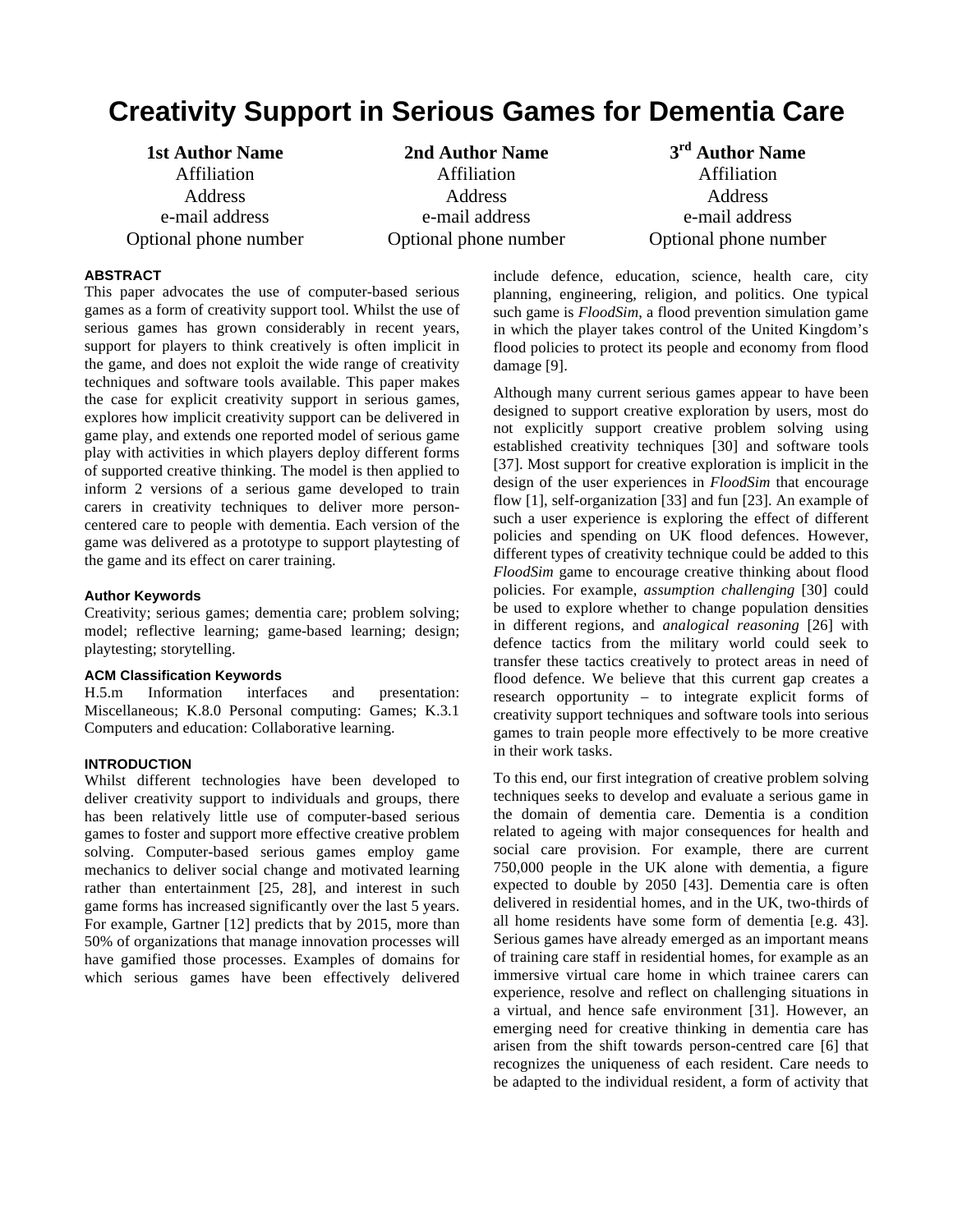requires occasional creative problem solving to produce novel and useful care [38] unique to the resident.

In the remainder of this paper, we report research to deliver serious games extended with explicit creativity support to train carers for people with dementia. In next 2 sections we summarize the roles of play in creativity and in games then extend an established model of serious game play with both implicit and explicit creativity support. The paper then describes 2 forms of a serious game developed to demonstrate and evaluate the model, and the playtesting undertaken to inform the redesign of the game and the model. The paper ends with current plans to evaluate the serious game in dementia care training, and future research directions.

#### **SERIOUS GAMES FOR TRAINING, PLAY AND DEMENTIA CARE**

There is increasing evidence that utilizing games to train and educate has been effective [1, 21, 22, 32]. These types of games are exploiting one of our most basic impulses - to play. Recent advances in mobile devices and social media are increasingly blurring the borders between work and leisure. Indeed, McGonigal [28] questioned how games can change how people act and think in their real lives, a challenge that triggered a wave of new games for personal and social change and creating positive impacts. One consequence has been widespread gamification resulting in many different types of serious games [39], for example to train marine staff [3], treat cockroach phobia [4], overcome negative emotions [40], manage large-scale investment resources [18], rediscover cultural heritage [14] and help cancer patients make decisions about their health [25].

One consequence of this trend is not to make games that are better and more immersive versions of reality, but to make the world a better and more immersive reality [28]. Games can be explicitly designed to improve our quality of life by providing opportunities to solve problems and intervene in social situations, and studies have revealed positive effects to acquire skillsets among diverse user groups [34, 36]. However, at this time, we are unaware of much research that has sought to introduce techniques to encourage creative thinking explicitly to support such problem solving and social interventions in computer-based serious games. Therefore, we sought to investigate a new approach to the design of serious gaming experiences – Creative Gamebased Learning (CGBL). The approach seeks to deliver creative serious games that will enhance creative problem solving skills in players with learning objectives in various professional environments that require flexibility, selforganization and curiosity.

#### **Playing in Serious Games**

Harteveld's [16] design philosophy treats a serious game as a multi-objective problem in which trade-offs need to be made in a space defined by *play*, *meaning* and *reality* that a player must trade-off during a game. Encouraging players to rethink these trade-offs in engaging, non-repeatable and self-regenerating ways has been shown to encourage collaborative creative problem solving in game play. Indeed, the complex strategies and behaviors that a player can demonstrate from a simple set of rules [23] can enable effective learning, in contrast to games in which users simply play digitized versions of quizzes that do not lead to knowledge retention [24].

Of course, the rule sets that each game provides can still constraint creative thinking – perhaps the player generates a new idea or seeks to undertake a new behavior that the game's developer did not consider, and therefore cannot use or do. Indeed, in the online game *World of Warcraft*, there is an in-game term called *working as intended* to describe a game feature that has been overpowered by players who managed to develop new strategies that make the game work counter to what the developers intended [33]. New rule generation appears to be an important characteristic of creative serious games – one that is shifting games from simulation to interaction in order to create new combinations of rules and pervasive environments. If creativity can be incorporated into serious games, then it can allow players not only to immerse themselves in stories that make things meaningful [23], but also to create their own stories, ideas and reflection spaces [2, 5].

#### **Creating Playfully**

Play as a means of thinking creatively to generate outcomes that are both novel and useful has been recognized for many years. For example Jung [20] reports that the creative mind plays with the objects it loves, whilst Robinson [35] reports that creative solutions require both intellect and the play instinct. Indeed Katz [21] claims that games can support people to play with ideas, explore possibilities and break the usual patterns of thought, and established creativity techniques such as those reported in the *Creative Problem Solving* method [19] and *Thinkertoys* framework [30] already have elements of play, suggesting an appreciation of play in creative problem solving. We consider the integration of creative approaches to problem solving into pervasive games is a natural extension of play for creative thinking – one that can drive technology-led changes to the facilitation of creative thinking.

#### **Serious Games for Dementia Care**

Dementia is an age-related condition describing a collection of symptoms that include a decline in memory, reasoning and communication skills [10]. The symptoms tend to be progressive and are the result of changes to the brain, some of which have physical causes. People with dementia in economies where attaining great age has become the norm are increasingly cared for in residential homes by carers – typically busy women, often mothers and housewives who are not highly paid [17]. Training these carers in personcentered care practices and techniques to deliver care that is often adapted to each individual and hence new to carers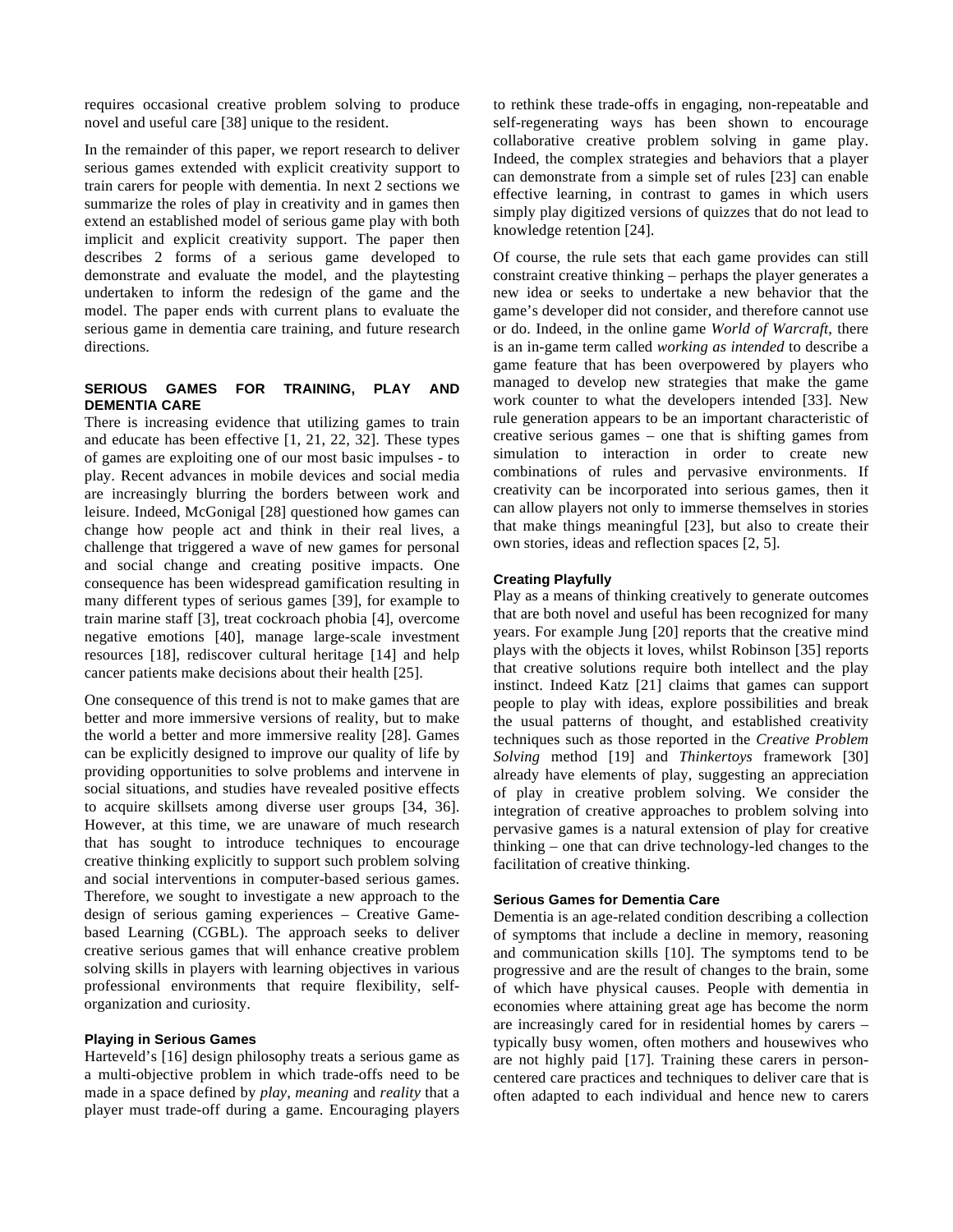has become a major challenge for care sectors in these economies.

We have already delivered some forms of dementia care training using an immersive virtual care home as part of a serious game called *Think Better CARE*. This environment supports reflection about typical forms of challenging behaviour exhibited by residents [31]. A trainee carer can experience, resolve and reflect on different challenging situations in a virtual and hence safe environment. During a training session, carers use different modes of interaction to experience different challenging situations, and train carers to assess and make correct decisions at the speed needed in real challenging situations involving violent and anti-social behavior. It poses questions that generate a series of different care dilemmas in each virtual situation, then captures each carer response and the time taken to reach it. Trainee carers receive tutorial guidance from a virtual learning companion, called *Maria*, to reflect on the strengths, weaknesses and effectiveness of the care given to each individual, similar to the guidance provided by human trainers in dementia care. Rather than explore a welldefined space of learning outcomes, each carer learns by independent problem solving under the companion. Maria was designed to be a valuable and trustworthy colleague of the carers without authority over them, developing each carer's capabilities through constructive feedback. Initial evaluations of the environment in pilot residential homes have been positive, revealing that carers are able to navigate, interact with and engage with the it.

That said, the environment provided no explicit support for creative thinking in order to generate novel plans to manage challenging behavior and at best limited support for implicit creative problem solving in the form of game simulations that carers can run. Other research that we have undertaken has revealed the potential for creative thinking by carers to enhance person-centered care, for example using a mobile app to support different forms of the *other worlds* creativity technique in response to encountered challenging behaviors [26], During evaluations of the app use in residential homes, carers were both receptive to face-to-face training in creativity techniques and able to use the creativity support app to change resident care. Therefore, pulling these 2 threads together, we investigated how to extend computerbased serious games with different forms of creativity support to enhance carer training, both conceptually in the form of the CGBL model, and technically in the form of a new type of serious game to enhance training in personcentered dementia care. These 2 investigations are reported in the next 2 sections.

#### **A MODEL OF CREATIVE GAME-BASED LEARNING**

Several authors have developed descriptive models of user behavior during the play of serious games [15, 42, 44]. One such model from Garris *et al.* (2002) [11] reports that games should enable and allow the user to choose to enter them to accomplish a goal or overcome a problem, and introduce a model of user behavior accepted within the serious games research community. We selected this model as the baseline upon which to develop a new model of creative game-base learning (CGBL) by extending it with descriptions of goals and behavior associated with creative thinking.

The first stage in our development of the CGBL model was to analyze the characteristics of environments and climates common to both serious games and creative problem solving. We mapped established characteristics of climates that encourage creativity and innovation from the established *Creative Problem Solving* method [19] to characteristics of effective serious games reported in the serious games research literature discovered through selected keyword searches. The result was 6 characteristics shared by creative thinking and game play, each of which is summarized in turn.

#### **Challenge**

In a creative climate, the overcoming of challenges can guide people to find joy and meaningfulness in tasks, as well as inspire them to initiate more motivated involvement with their work. Likewise, in game play, a challenge is met when a learner "gets ample opportunity to operate within, but at the outer edge, of his or her resources, so that (...) things are felt as challenging but not 'undoable'" [13].

#### **Freedom**

In a creative climate, allowing and rewarding active learner control can directly influence the level of acquisition and sharing of information about the task, and subsequently new modes of methods emerge from the interaction. The concept of freedom in game play is closely related to personalization of navigating obstacles. If freedom is supported during play, "people genuinely feel they have something individual to them that they can shape" [7].

#### **Trust and safety**

In a creative climate, trust is connected with openness and emotional safety in relationships – it assumes that people have respect for one another and give credit where it is due. Similarly, one reason that serious game play is recognized as an effective learning tool is because it provides a space in which to explore hypotheses and to fail safely [28]. Any consequences remain safely within the training setting, thereby encouraging greater risk-taking and debate to question ideas in a positive context.

#### **Humor and playfulness**

This characteristic of a creative climate manifests itself through the spontaneity and ease of the people in it and the effect on their social, emotional and cognitive behavior in the climate. Likewise, humor has been used in game play for "smoothing and sustaining game mechanisms, enhancing communication, learning and social presence, making it richer and more fun" [8].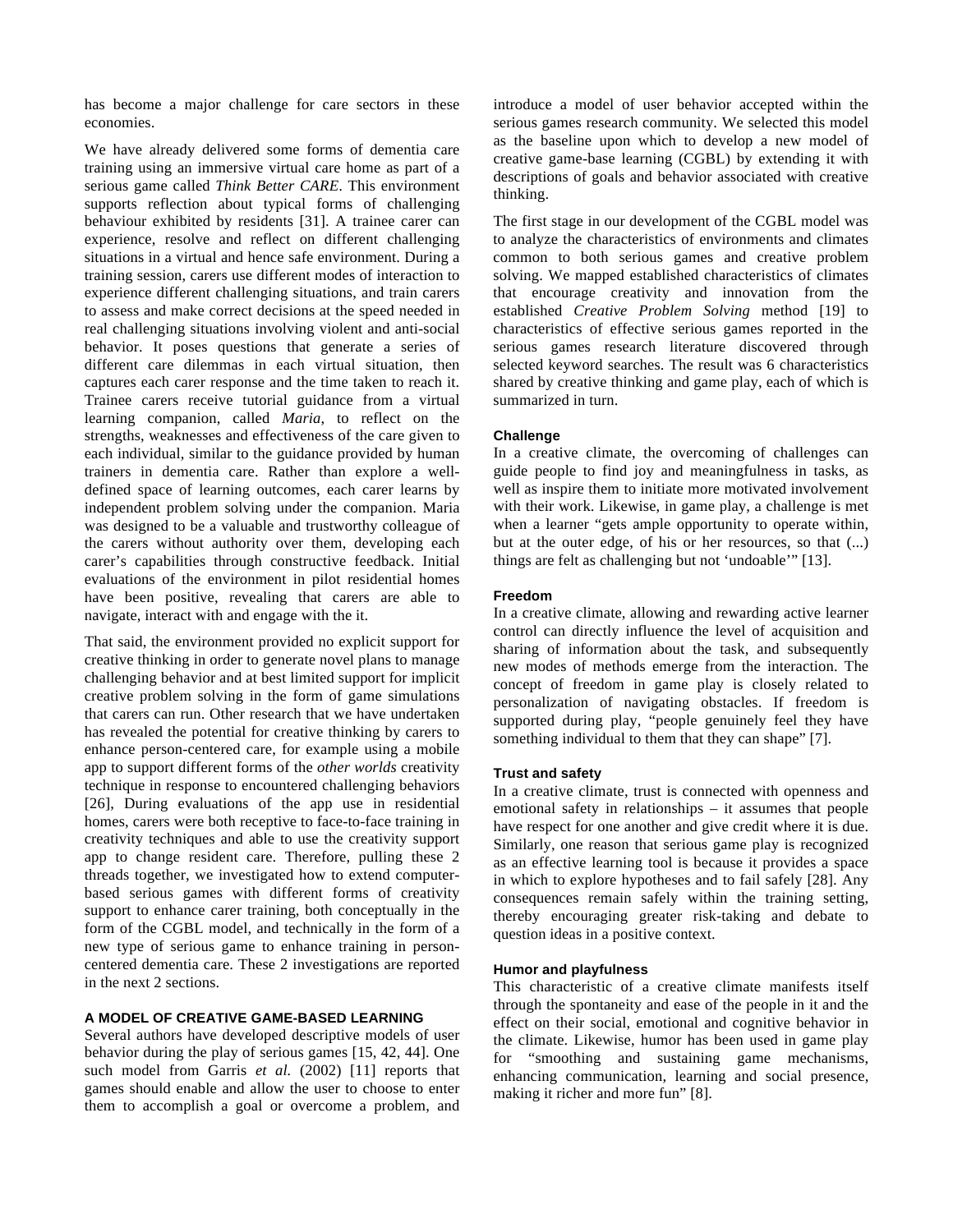#### **Idea support**

In a positive creative climate, new ideas are treated attentively and professionally. A similar level of support for ideas is needed in serious games, because ideas need to be preserved for the assessment of learning outcomes and to respond to the learner's actions – "performance feedback should be presented in a way that minimizes the possibility of damage to one's self-esteem" [27]. Idea support can also be linked to concepts of reward in creative climates.

#### **Persistence**

In a supportive creative climate, there should be sufficient time available to people to generate and elaborate ideas over multiple sessions, i.e. their ideas need to persist in the space. This characteristic of persistence is also required in serious game play because "…with a persistent environment, when you go back in, it remembers where you were before: the assets and marks you created, your achievements; there is a kind of mirror image of the real world you can create for yourself" [7].

#### **Other characteristics**

Not all the reported characteristics of creative climates could be mapped to the reported characteristics of serious games, which revealed both game characteristics to exclude from creative serious games and new opportunities to introduce new characteristics into serious games through explicit creativity support. For example, one oft-reported game characteristic is the need to foster conflict and competition between players or between the player and the game. However, conflict and competition are undesirable characteristics of a creative climate, and hence were excluded from our model.

#### **The emerging CGBL model**

These common characteristics of creative environments and of serious games became the foundations of the new CGBL model, describing both the characteristics required of a serious game to encourage creative thinking and the user behavior needed to demonstrate creative thinking in game play. The model is being developed to be applicable to any serious game in which one or more players are expected to engage in creative problem solving and learning. Its purpose will be to provide domain-independent guidance for the design of such games, and is being developed concurrently with iterative playtesting of prototype games that instantiate model. In particular, the new CGBL model extends the original Garris [11] model with:

- 1. A required set of characteristics common to creative climates and serious game environments that can impact positively on and support both the process of play and the outcomes from it;
- 2. Clearer forms of implicit creativity support incorporated into the game's contents, environment and borders;
- 3. The implementation of explicit creativity support that directly engages the player in the use of one or more creativity techniques during the process of play;
- 4. A learning component within the process of play that differentiates serious from entertainment games;
- 5. A distinction between what each player generates in the form of ideas from playing a serious game, more related to the game contents, and the longer-term learning outcomes related to the creative thinking and other skills learned from the game play;
- 6. Explicit support for reflective learning after game play, as part of continuous learning from reflecting on past actions that individuals engage in to explore their experiences to form new understandings [5].

The current structure of the initial version of the model is shown in Figure 1. A player's experience with a creative serious game is divided into 2 basic activities – exercising judgment during game play, then – reflecting to learn after game play. Game play takes place in an environment that encourages and supports humor, idea support, trust and safety, persistence, freedom and playfulness. The game's content and environment are designed to encourage players to undertake certain types of creative thinking throughout the play process, for example to overcome challenges, but without the use of explicit tools and techniques for creative thinking. In contrast, explicit support for creative thinking is introduced periodically during the play process in order to train and support the players to think creatively in certain sub-processes using creativity techniques. In each discrete period of creative thinking, idea generation is followed with one or more periods of reflection about these new ideas to support idea learning and hence the persistence of these ideas. Reflective learning about new ideas is supported with techniques such as idea playback that we have already demonstrated to be effective in creative work in dementia care, albeit with mobile apps [26].

We plan that future versions of the descriptive model will be developed using iterative playtesting of prototype serious games that instantiate selected elements of the model and answer research questions, for example how characteristics such as challenge and humor impact on creative thinking during play and subsequent reflection about that creative thinking. However, we are currently in the model development phase. The next section describes 2 versions of one prototype creative serious game designed to encourage learning about creative thinking in order to individualize the care for older people with dementia. Feedback on each prototype collected during playtesting with groups of carers was used both to refine the model and redesign the next version of the prototype game.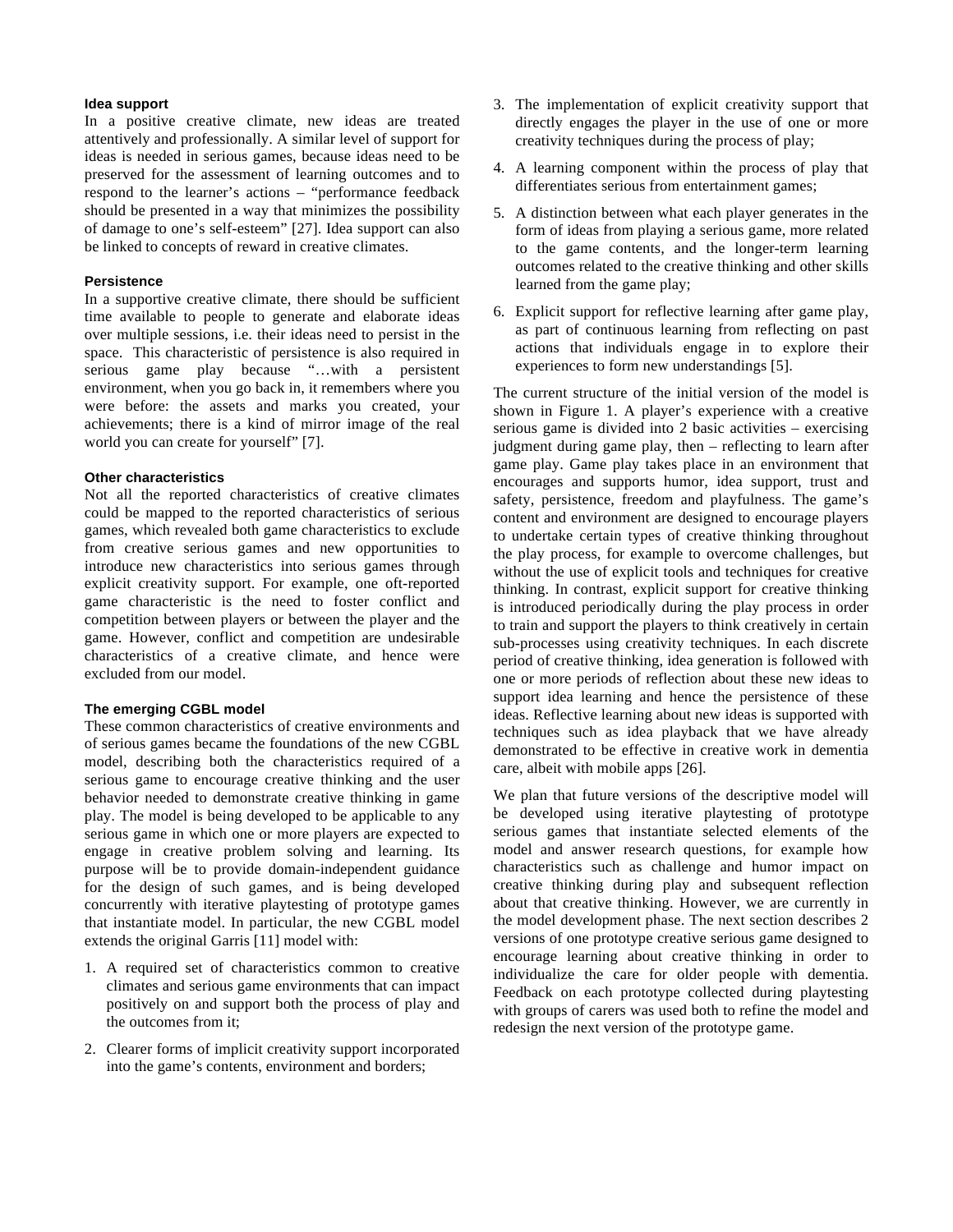

**Figure 1 – The Creative Game-Based Learning (CGBL) model depicting the basic components of the model**

#### **DESIGNING AND PLAYTESTING A CREATIVE SERIOUS GAME FOR DEMENTIA CARE TRAINING**

In order to determine which would be the most appropriate creativity techniques to implement within a creative serious game for dementia care training, one of the authors participated in a two-day training course for carers. During a role-play exercise, the aim of which was to equip future carers with information management skills, it was observed that carers were expected to demonstrate detective-like skills when reviewing fragments of evidence in order to diagnose the possible reasons for resident behaviors. These fragments of evidence were collected from personal care plans, observation notes, and statements from carers, residents and family members. Moreover, the carers were encouraged to create new resolutions to these exercises using problem-solving strategies. Our inference from the observations was that this problem solving would sometimes necessitate creative thinking.

The observations from these training exercises led to a new conception of a creative serious game that supports creative thinking implicitly though game content and environment, and explicitly through the provision of relevant creativity techniques. Good game design practice suggests that a game should be playtested as early and as often as possible in order to evaluate and refine its design [34]. Therefore, an early first playtest investigated whether the posing of detective-style mysteries as a game mechanic as a form of the *other worlds* creativity technique could be at all effective in training of dementia carers (Figure 2).

To this end we introduced a commercial detective board game called *221B Baker Street* based on the fictional adventures of Sherlock Holmes in Victorian London into a real-life carer training exercise, in which carers are put in the role of a care home manager who received anonymous safeguarding referral, with a task to investigate these

allegations based on available evidence from life histories, carer notes and staff interviews. The game was played twice by 2 groups of 3 carers each, and an attendant researcher audio-recorded the game, took photographs and made written observations. The results revealed that the use of game was not effective as anticipated, in that both groups of carers were neither able to solve all of the detective mysteries in the game, nor were they able to transfer knowledge and skills from that other world to the dementia care training. The primary reasons identified included the game being too complicated for the carers to play and the semantic distance from it to dementia care being too great. It revealed the need to provide a simpler detective game that was semantically closer to the dementia care domain to facilitate knowledge transfer. In contrast, the playtest did reveal the importance of physical board game elements familiar to most people from childhood to foster communication, collaboration and play. Therefore a decision was made that future versions of the game should combine physical and digital elements of a board-like space and augmented digital spaces delivered using mobile computing devices within the pervasive gaming paradigm.

Using lessons learned from this first playtest, we decided to continue to provide implicit creativity support in the game using the *other worlds* creativity technique, in which carers play the game in a domain analogical to dementia care, but less constrained in order to support creative thinking. We modified the type of detective domain to be semantically closer to dementia care, and made the game simpler to play. The resulting new forms of the game were a mash-up of the commercial murder-mystery board game *Cluedo* and the virtual care home environment reported earlier. Players collaborate to make and justify their choices while solving a detective mystery using a detective-world ontology, the *Cluedo* storyline and borders such as collecting clues. Player judgment and behavior, game feedback, learning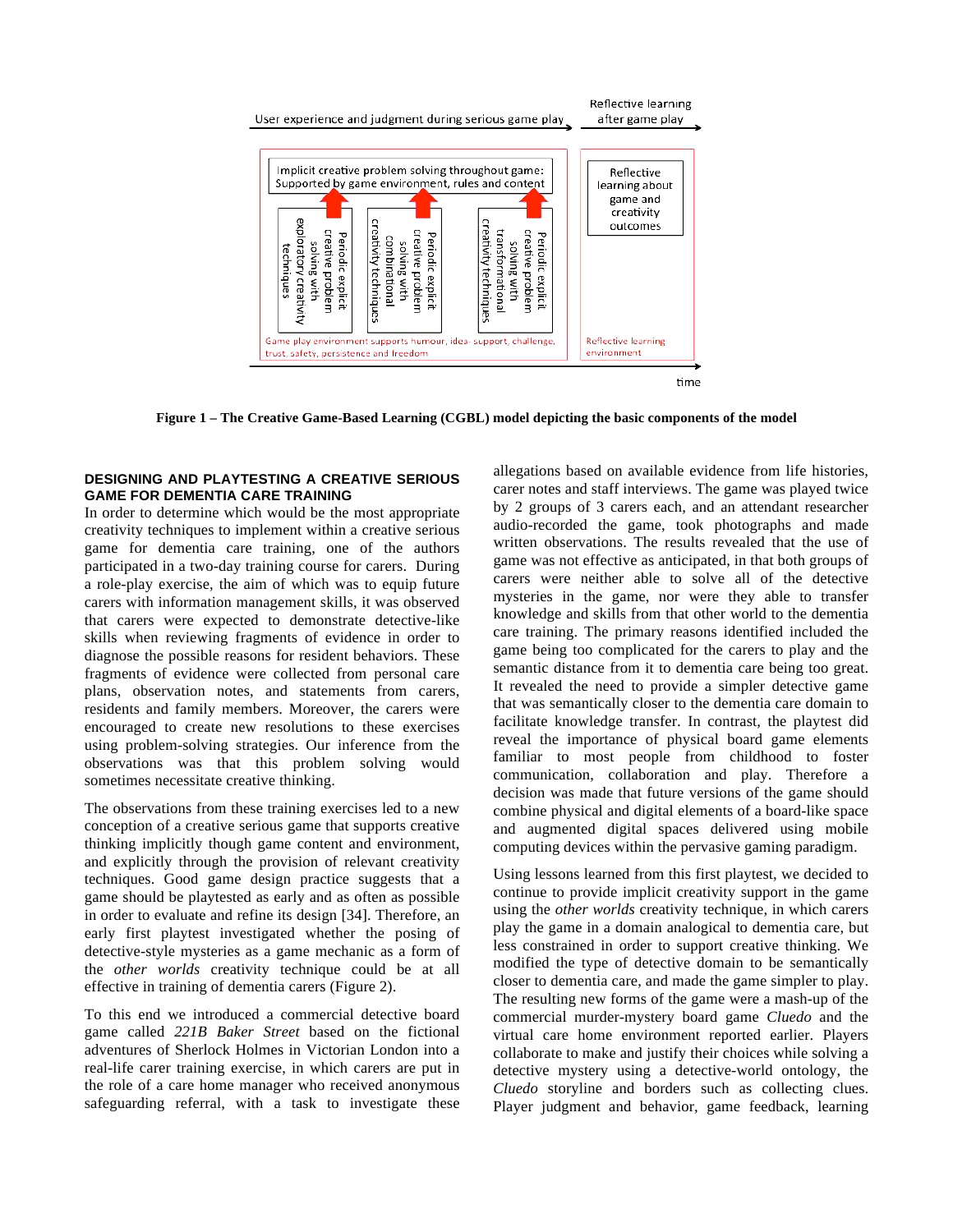lessons and implicit support for combining clues creativity were all elements of the game that are supported by the 6 characteristics common to creative climates and games identified in the CGBL model.

The explicit creativity techniques integrated in the game were designed to provoke players to explore the idea space, generate ideas about how to improve quality of life in a care home, then reflect on these ideas after game play as part of a reflective learning cycle. The game deploys adaptations of 3 established creativity techniques:

- 1. The *brainstorming* technique for exploratory creativity to support the generation of ideas about improving care in the residential home;
- 2. The *random combinations* technique [29] for combinational creativity to combine ideas generated by different people during the brainstorming;
- 3. The *excursion* technique [30] for transformational creativity to support the generation of ideas by viewing the world from different perspectives through role-play.

Moreover the game was designed to be a pervasive game, which turns the environment into a playable space that is controlled by the players rather than the technologies [2, 41]. As such, it was not restricted to the board or the computer, but involved spaces and objects in the environment in which the game is played, thereby connecting the playing of the game more closely to the care environment and the use of other training techniques in it.



**Figure 2 - An early first playtest investigated whether the posing of detective-style mysteries as a game mechanic as a form of the** *other worlds* **creativity technique could be at all effective in dementia care training.**

#### **A paper prototype of the Hazel Court serious game**

A first version of the game was named *Hazel Court*, the fictional name of a residential care home in which the game takes place. The objective of the game as implemented was to investigate the reasons for the unusual behaviour of 2 residents of *Hazel Court* – in this case of the playtest 2 residents called Mr and Mrs Black. The game was divided into 3 stages, and each stage was played sequentially.

In the first stage of the game, each player plays the role of a different character in the home and moves about the home investigating evidence. This part is played on the *Cluedo* board game – the characters are based on the game, for example *Miss Scarlet* and *Professor Plum* – and *Hazel Court* has the same two-dimensional layout as the country house described on the *Cluedo* board. The players move around this board from room to room and explore different options of a storyline initially composed of 8 possible scenarios, depending on their choices, guided by clues and character statements provided in physical envelopes. The game does not impose any right or wrong answers or assessment of the ideas generated by the players, and there is no time limit to the game, although each play was expected to last 30-40 minutes.

In the second stage of the game, all of the players were given a mini-game task in the physical space in which the game was being played. As a team they were prompted to engage with this environment by searching for physical objects represented by the types of weapon provided in the *Cluedo* game. This stage was used to explore carer reactions to an invitation to search and explore their own environments.

In the third stage of the game, the players were provided with *read-me* envelopes containing explicit guidance for combinational creativity and debrief questions in the format of the storyline. Using post-its and a flipchart, they were asked to brainstorm ideas from the point of view of their character in the story about how to improve care of Mr & Mrs Black using the clues and other information gathered during the game. Afterwards they were asked to reflect on situations when they considered their work to be detectivelike, and to share these situations. Finally, to support knowledge and skills transfer from the game environment to their own work environment, they were requested to discover a Mr & Mrs Black in their own residential home.

A playtest of this paper-based version of the Hazel Court game took place at 2 care homes. There were a total of 4 playtests, each involving 3 carers (see Figure 3). The playtest was undertaken to explore the usability of the game's contents, the player experience, and the appropriateness of chosen explicit creativity techniques.

Overall, the playtesting was more successful than with the pre-design version reported in the previous section. Three of the 4 groups of players played all of the stages of the game, and all 4 groups generated new ideas from the process of play. The successful use of the board game reinforced the importance of physical elements of the game. Indeed, the tabletop nature of the game, with the game board, and paper elements provided horizontally on the table enhanced the user experience and encouraged collaboration and communication between the players.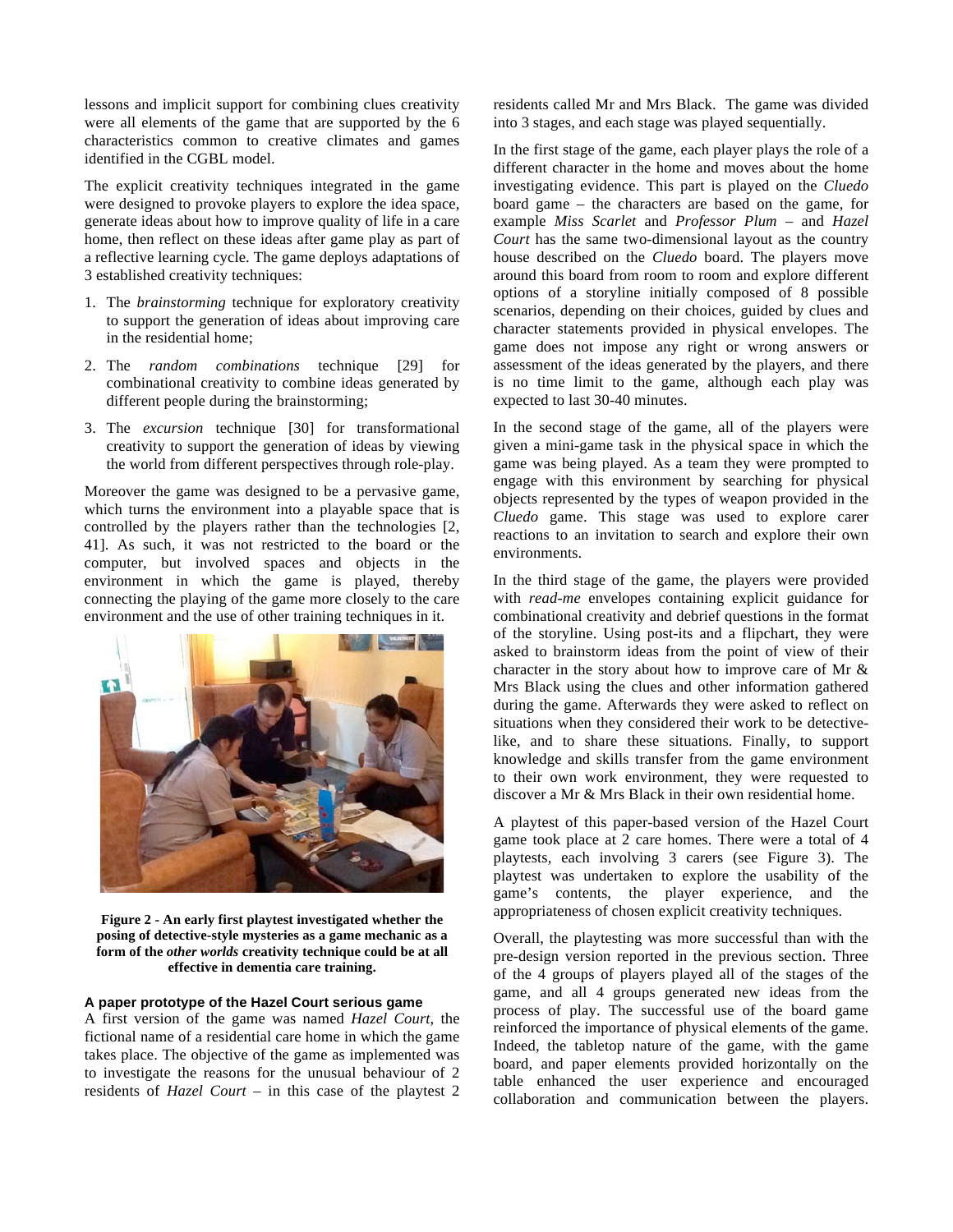Some of the players were unclear about the purpose of the second part of the game – the mini-task of searching for objects in the physical space – indicating a need to link both the objects and the searching for them more closely to the storyline of the game. The need for greater facilitation also emerged. For example, the combinational creativity task in the third part of the game was not effective without clearer, more integrated facilitation of the technique and explicit creativity prompts.



**Figure 3 – Carers playtesting the Hazel Court paper prototype, showing use of the Cluedo board and paper clues. The iPad was only present to audio-record the game play**

**A first digital version of the Hazel Court serious game** Using results from the first playtest, we implemented a new first version of the game that combined digital and physical elements. The digital element is a HTML5 app optimized

for use on internet-enabled iPad 2. The digital element was implemented to be equivalent to the board in a game. The original *Cluedo* board, character figures and cards can still be used as a map to support the storyline, but have no direct influence on the process of play. Other physical elements of the game included material required for recording generated ideas such as a flipchart, post-it notes, marker pens and a pair of dice to decide when consensus among players could not be reached. There were also 6 physical clues supporting the storyline hidden in the room in which training was held – in this version a postcard from the seaside, a doll, a car toy, computer headphones, a shawl and a music record. Otherwise, the game supported the content and game mechanics playtested in the paper-based prototype.

The game was designed to support 2-6 players and last for 30-45 minutes, but in this version a human game master was added to facilitate the game. The players again investigated the unusual behavior of the Blacks during the same 3-stage game as in the paper-based version. The digital app provides the players with instructions to play the game, introduces the Blacks as shown in Figure 4a, then describes the characters shown in Figure 4b for the players to role-play. These characters include Miss Scarlet as a lessexperienced carer, Mrs Peacock as the head nurse and Mr Green is a fellow resident and Blacks' good friend. The players then enter the hall of Hazel Court where the game begins, as shown in Figure 4c.



**Figure 4 – Different images from the Hazel Court serious game: (a) the introduction to Mr and Mrs Black; (b) player selection of each character to roll-play in the game, and: (c) the entrance hall in which the game begins**

In the first stage of the game the players are invited to visit different rooms and meet the game characters. Each character reports different thoughts and reflections in audio form to the players and provides different clues about the Blacks' behavior – clues such as a driver's hat and fishing net. The characters also direct the players to other rooms to search for other clues. This exploration of the residential home and interactions with the characters continues for 3

rounds. The branching designed into this version of the game allows for 8 different ways for the game to unfold.

In the second stage of the game the game master informs the players that one character – Mrs Peacock – has asked them to find additional clues in the room in which the game play is taking place. The players search the room to find these additional clues. Afterwards, the digital app provides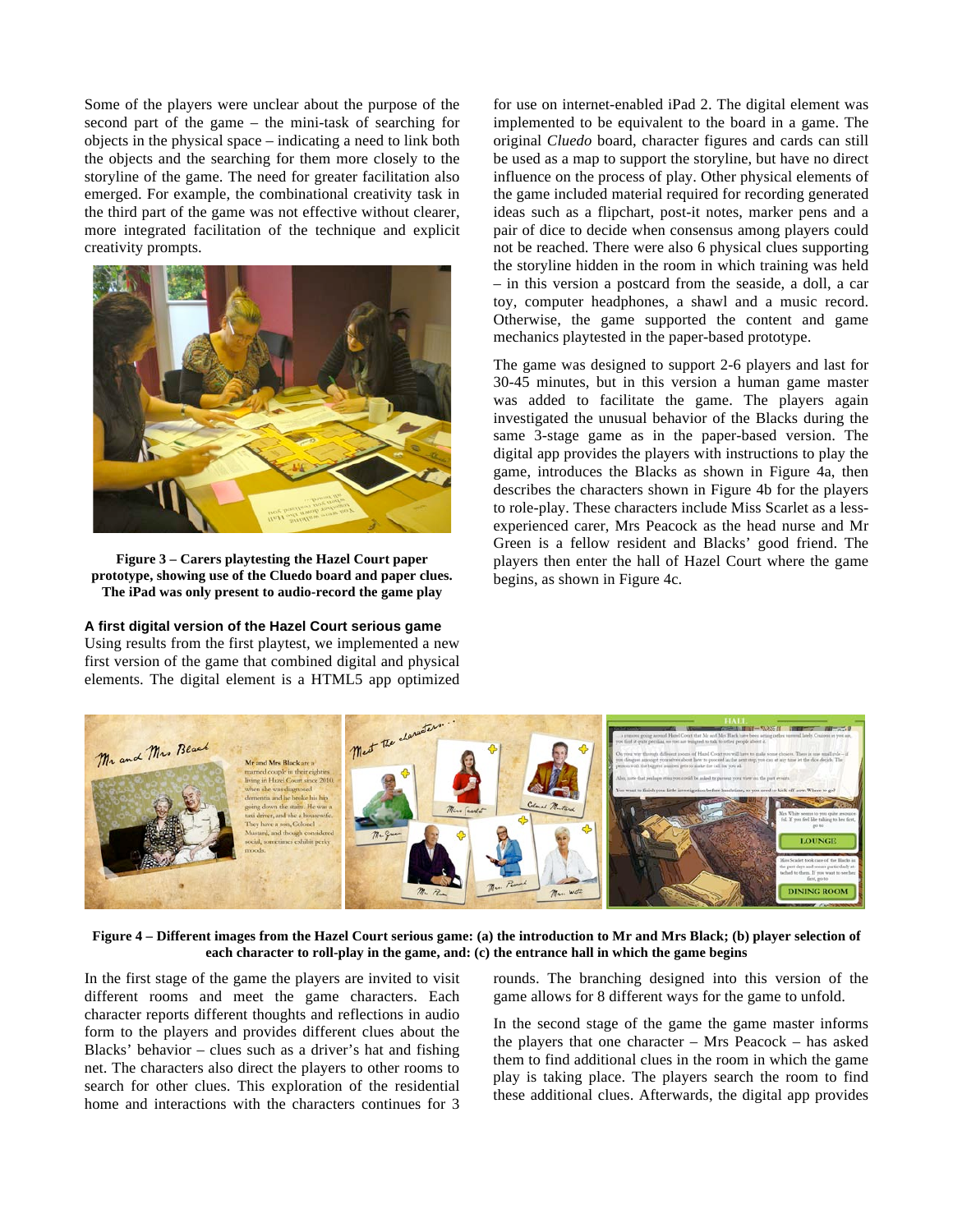a whiteboard showing all of the clues collected in the first and second stages of the game, as well as new statements from the characters in text form to enable their use during the third stage.

In the third stage of the game the players generate, combine and reflect on ideas to understand and address the unusual behavior of the Blacks under the guidance of the game master who ensure a playful, challenging and trustworthy climate in which ideas persist. The stage is divided into the following 4 sequential sub-stages:

- 1. The players decide whether each fragment of evidence about Mr and Mrs Black collected during the game is true, false, or undetermined;
- 2. The players seek to categorize and combine clues then brainstorm new means of handling Mr and Mrs Black – use of explicit creativity in the form of brainstorming and random combinations, as depicted in Figure 5;
- 3. The players reflect on occasions requiring detective-like work during their care activities and share them with the other players – explicit use of reflective learning;
- 4. The players are asked to return to their care activities and transfer the detective and creative problem solving skills applied to these activities, as depicted in Figure 6.

Each step of this stage is supported using physical materials such as flipcharts and post-it notes as well as the interactive whiteboard and its contents.



#### **Figure 5 – The interactive whiteboard provides an overview of the clues players collected in the game, and a set of creativity triggers for random combinations and brainstorming.**

At the time of writing, this digital version of the creative serious game is being playtested to ensure the usability of the digital app, the effective integration of the digital and physical elements of the game, and the correctness of the game contents in the dementia care domain. First evidence indicates that, in spite of the need for some improvements to the usability of the digital app, the game can support both creative problem solving and reflective learning by players. In the remainder of this paper we outline our plans for more

playtesting with dementia care professionals, as well as our plans to evolve the CGBL model incrementally with the playtesting.



**Figure 6 – End of the game as an explicit creativity trigger.**

#### **CONCLUSIONS AND FUTURE WORK**

This paper has reported the first results of research to extend computer-based serious games with both implicit and explicit support for creative problem solving. A first version of a model to describe creative game-based learning has been developed from established models of serious game play and creative problem solving. This CGBL model will be developed and evaluated through regular playtesting and serious games that implement the model. To this end we have used the model to inform the development of a pervasive serious game that provides training in creative thinking in dementia care as part of the person-centered care approach [6]. Early playtesting of both a paper-based prototype of this game and a first partially digital version have demonstrated that the game can be effective, and that game play can provide important formative feedback with which to improve both the game and the CGBL model. Our longer-term vision for the model is to provide solid theoretical foundations with which to guide development of pervasive computer-based systems that support interleaved creativity and learning, using different combinations of implicit and explicit creativity support to achieve different learning outcomes.

After the current round of playtesting, we will deploy the revised digital version of the Hazel Court serious game in residential homes to support the training of person-centered care through creative thinking. This deployment will be in 2 stages. In first stage the serious game will be playtested on its own in a professional care training workshop setting in residential home facilities such as the staff meeting room. There will be 4-6 separate playtests with 3 carers in each, and our focus will be on the creativity-related learning outcomes that include the perceived novelty and utility of the ideas in that residential home generated by the players and the detective and creative thinking skills learned and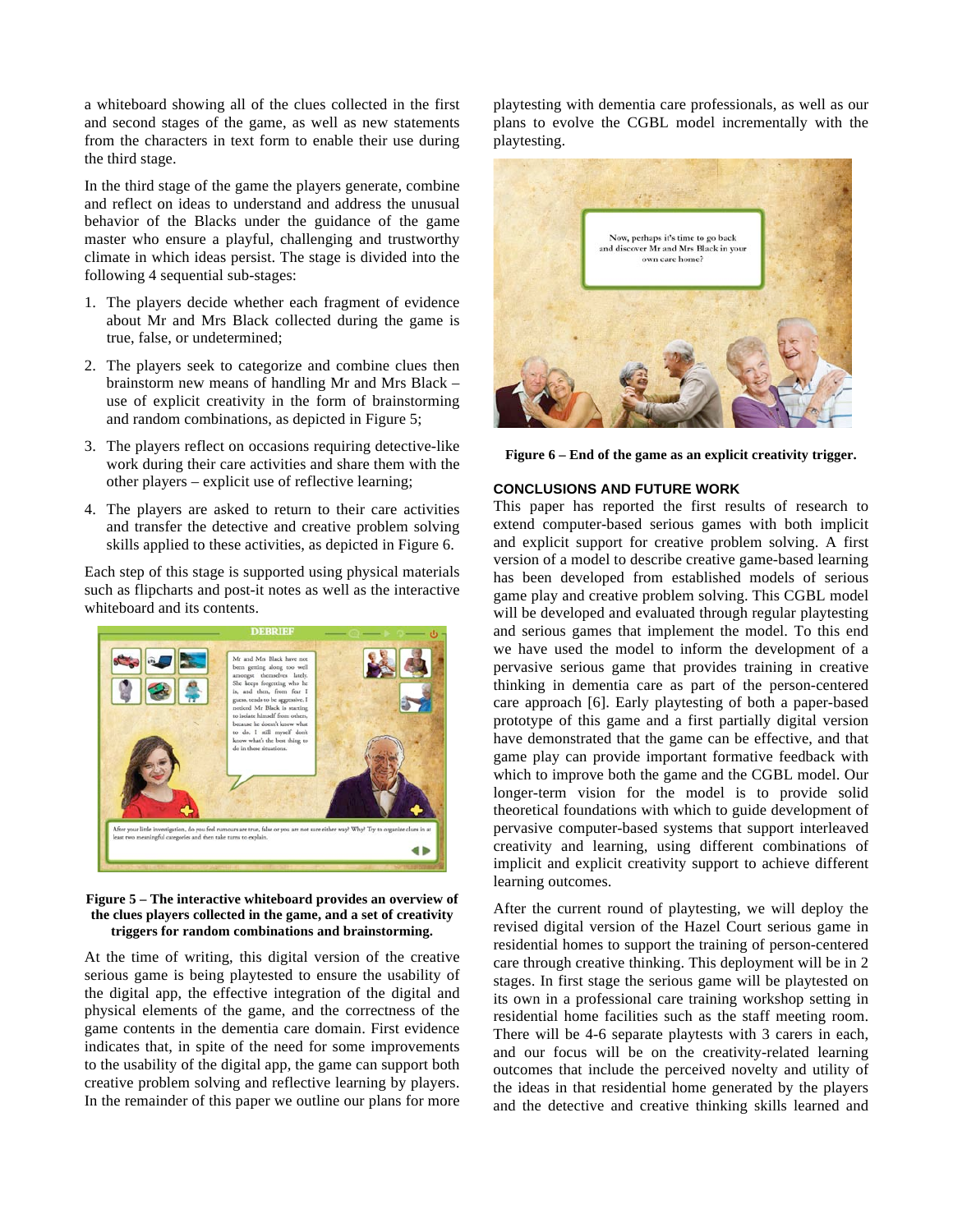transferred by the carers to their care practices. Expert peer review will be used as a method to determine the novelty and usefulness of the ideas generated. In the second stage, we will deploy the serious game as part of a wider strategy to deliver creative thinking for more person-centered care into one or more residential homes over a 5-month period. This strategy will be implemented in 3 phases that will seek to: (i) prepare the climate of each residential home so that it support and encourage creative thinking by carers; (ii) train care staff in creative thinking techniques and related climate characteristics; (iii) deliver a set of creativity support apps that enable the carers to use the creative techniques more effectively with software support. The Hazel Court serious game will be deployed in phase ii) as part of training carers in the use of creative thinking and creativity techniques. To do this we will need to expand Hazel Court with more storylines and branches.

The emerging focus on pervasive environments for creative serious game play has revealed another research direction, which is the use of other computing technologies to support the digital elements of the serious game. Whilst the current app is optimized for the iPad, the role of the board in a board game to foster play communication and collaboration suggests that the digital component can also be delivered effectively through technologies such as digital tabletops. Therefore, in parallel to the playtesting of the game in the residential homes, we will investigate new affordances that arise from playing the game on different forms of digital tabletop, from top-down displays onto non-interactive surfaces to touchscreen tables such as the Microsoft Surface. If these investigations are successful, we will expand the current research to exploit new forms of digital interactions within creative serious game play.

#### **ACKNOWLEDGMENTS**

The research reported in this paper is supported by the EUfunded MIRROR integrated project number 257617, 2010- 14.

#### **REFERENCES**

- 1. Admiraal, W. et al. The concept of flow in collaborative game-based learning. *Computers in Human Behavior 27*, 3 (2011), 1185-1194.
- 2. Banks R. *The Future of Looking Back*. Cambridge: Microsoft Press, 2011.
- 3. Bartolome, N. A., Zorrilla, A.M. and Zapirain, B.G. Can game-based therapies be trusted? Is game-based education effective? A systematic review of the Serious Games for health and education, In *Proc of CGAMES 2011*, 275-282.
- 4. Botella, C. et al. Treating cockroach phobia using a serious game on a mobile phone and augmented reality exposure: A single case study. *Computers in Human Behaviour 27*, 1 (2011), 217-227.
- 5. Boud D. and Keogh R. *Reflection: Turning Experience into Learning*. London: RoutledgeFalmer, 1985.
- 6. Brooker, D. *Person-centred dementia care: Making Services Better, Bradford Dementia Group Good Practice Guides*. Jessica Kingsley Publishers London and Philadephia, 2007.
- 7. Chatfield, T. *Fun Inc.: Why games are the 21st century's most serious business*. London: Virgin, 2010.
- 8. Dormann, C. and Biddle R. A review of humor for computer games: Play, laugh and more. *Simulation & Gaming 40*, 6 (2009), 802-824.
- 9. FloodSim (2012). http://www.floodsim.com
- 10.Froggatt, K. *Understanding Care Homes*, Jessica Kingsley Publishers, 2008.
- 11.Garris, R. Games, motivation and learning: A research and practice model. *Simulation & Gaming 33*, 4 (2002), 441-467.
- 12.Gartner, Inc. Press Release (2011). http://www.gartner.com/it/page.jsp?id=1629214
- 13.Gee, J. P. What video games have to teach us about learning and literacy, *Computers in Entertainment 1*, 1 (2003), 20-20.
- 14.Ghosts in the Garden. http://www.splashandripple.com/portfolio/ghosts-in-thegardens/ .
- 15.Gunter G. et al. A case for a formal design paradigm for serious games. *The Journal of the International Digital Media and Arts Association 3*, 1 (2006), 93-105.
- 16.Harteveld, C. et al. Balancing play, meaning and reality: The design philosophy of LEVEE PATROLLER, *Simulation & Gaming 41*, 3 (2010), 316-340.
- 17.Help The Aged. *My Home Life: Quality of Life In Care Homes: A Review of the Literature*. London, 2007. http://myhomelifemovement.org/downloads/mhl\_review .pdf
- 18.IBM Whitepaper. Serious Solutions with Serious Games – Straining Complex Systems. IBM Global Business Services (2011). http://www-935.ibm.com/services/multimedia/serious-gamesoverview.pdf .
- 19.Isaksen S.G. et al. *Creative Approaches to Problem Solving: A Framework for Innovation and Change*. Sage Publications, Inc., 3<sup>rd</sup> Edition, 2011.
- 20.Jung, C. G. *Modern Man in Search of a Soul*. London: Kegan Paul Trench Trubner, 1933.
- 21.Katz, J. E., LaBar ,W. and Lynch, E. *Creativity and technology: Social media, mobiles and museums*. Edinburgh: MuseumsEtc., 2011.
- 22.Kelly H. et al. How to build serious games. *Communications of the ACM 50*, 7 (2007), 44-49.